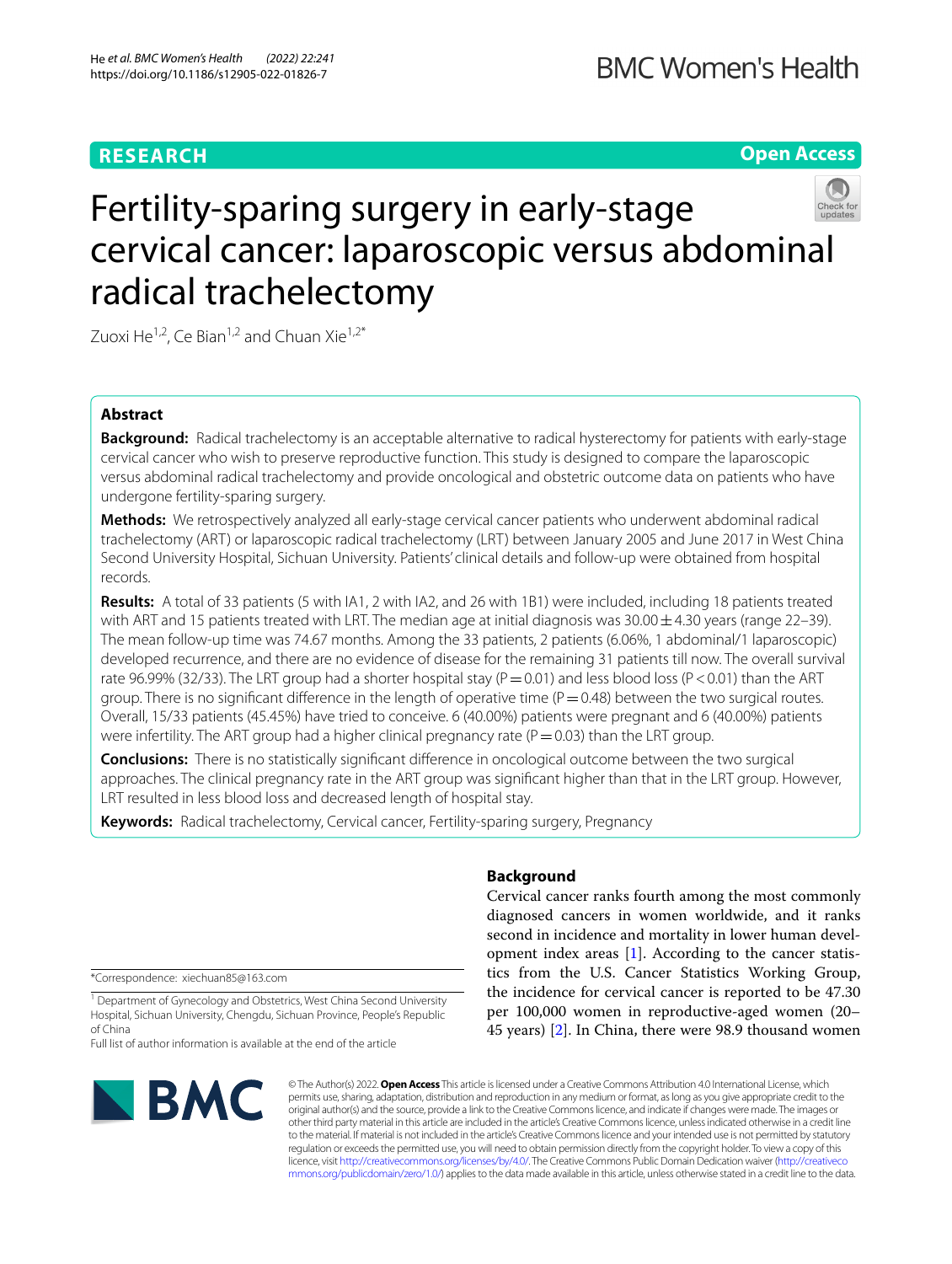newly diagnosed with cervical cancer each year, with 29.7 thousand under the age of 45 [\[3](#page-6-2)]. With the younger onset age of cervical cancer and the postponement of the childbearing age of women  $[4, 5]$  $[4, 5]$  $[4, 5]$  $[4, 5]$ , the fertility-sparing surgery will become an alternative method for more patients.

The fertility-sparing surgery include conization, simple trachelectomy and radical trachelectomy  $(RT)$ . The 2020 NCCN guidelines recommend conization for patients in IA1 without lymphatic vascular invasion (LVSI), RT suggested for patients in  $IA2 \sim IBI$  and selective IB2 [\[6](#page-6-5)]. It has been reported that conization combined with neoadjuvant chemotherapy (NACT) is used in IB1 patients without medium and high risk [[7,](#page-6-6) [8\]](#page-6-7). Morice P et al. [[9\]](#page-6-8) found that the oncological results were remarkably similar in patients with stage IB1 cevical cancer treated by diferent surgical modalities (conization, simple trachelectomy and RT). Fertility-sparing surgery could be performed after NACT for early-stage cervical cancer patients with tumor diameter of 2–4 cm who require fertility preservation [[10](#page-6-9)]. In addition, Viveros-Carreno D et al. [[11\]](#page-6-10) reported the fertility-sparing surgery combined with NACT in early-stage cervical cancer women with tumor larger than 4 cm in diameter, and the 4.5-year disease-free survival was 92.3% and the 4.5-year overall survival rate was 100%.

The surgical routes of RT include transabdominal, minimally invasive and transvaginal. Scope of RT usually preserve the uterine body, cut off the cervix at 5 mm under the uterine isthmus and cut off  $1-2$  cm vagina and a certain range of para-uterine tissue. Meanwhile, cerclage of cervix can be performed during the fertilitysparing surgery. At present, the main surgical modalities of RT are laparoscopic, transvaginal and transabdominal. A systematic review [\[12\]](#page-6-11) summarize the number of patients intending to conceive and the actual number of pregnancy in 47 studies and found that the average clinical pregnancy rate after radical trachelectomy was 53.6%, and the vaginal radical trachelectomy (VRT) had a higher mean clinical pregnancy rate than abdominal radical trachelectomy (ART). Additionally, a recent systematic review at 2020 [[13\]](#page-6-12) reported the median recurrence rates were 3.8%, 3.3%, 0% for vaginal, abdominal and laparoscopic radical trachelectomy (LRT) respectively.

Difering surgical modalities of RT may result in disparate oncologic and obstetric outcomes, as evidenced by the multi-center randomized laparoscopic approach to cervical cancer trial  $[14]$  $[14]$ . Data on direct comparisons of abdominal and laparoscopic trachelectomy in the terms of oncologic and obstetric outcomes are lacking. The current work aimed to evaluate the long-term results of abdominal and laparoscopic trachelectomy performed in early-stage cervical cancers at a university hospital setting, where primary cervical cancer care is centralized in western China. Meanwhile, the direct comparisons of abdominal and laparoscopic trachelectomy in the terms of surgical, oncologic, fertility and obstetric outcomes was also performed in this study.

# **Methods**

This study was reviewed and approved by the ethics committee and the data inspectorate of West China Second University Hospital of Sichuan University and the methods were carried out in accordance with the relevant guidelines and regulations. Informed consent was obtained from all participants.

The inclusion criteria were as follows:  $(1)$  young age (< 40 years old); (2) clinical stage IA1 to IB2 (2018 FIGO staging system [[15\]](#page-6-14)) and tumor size  $\leq$  2 cm; (3) received LRT or ART surgery; (4) diagnosed from January 2005 to June 2017 in West China Second University Hospital of Sichuan University; (5) Cervical cancer diagnoses were confrmed through pathological examination of a cervical biopsy; (6) At least two experienced gynecologic oncologists were involved in determining the clinical stage. The exclusion criteria included  $(1)$ age  $\geq$  40 years; (2) previous subtotal hysterectomy history; (3) received simple or radical hysterectomy less than 1 year after RT.

A total of 34 patients with early cervical cancer were collected. The data extracted from the medical records include the age at diagnosis, clinical stage, histological type, surgical route, operative time, estimated blood loss, use of cerclage, and length of hospital stay. The pathological data included residual tumor, positive surgical margin, para-uterine involvement, lymphatic vascular invasion and lymph node status. Follow-up contents include: postoperative complications (amenorrhea, dysuria, lymphoid cyst, abdominal pain), trying-to-conceive or not, the length of trying-to-conceive time, pregnancy or not. (i) For the pregnant patient, the follow-up contents including the pregnancy mode, gestational week at the time of delivery, delivery mode, pregnancy complications; (ii) For patients unable to conceive, the follow-up contents including the length of infertility and the cause of infertility. The clinical pregnancy rate is defned as the number of patients with pregnancy out of the total number of patients who attempted to conceive.

Data were analyzed using SPSS 25.0 software. All quantitative data were presented as mean $\pm$ SD or median (range). An independent t-test was used to compare the diferences between the two groups. Further, classifed variables were analyzed using the chi-square  $(\chi 2)$  test or the rank-sum test. A P-value  $< 0.05$  was considered statistically signifcant.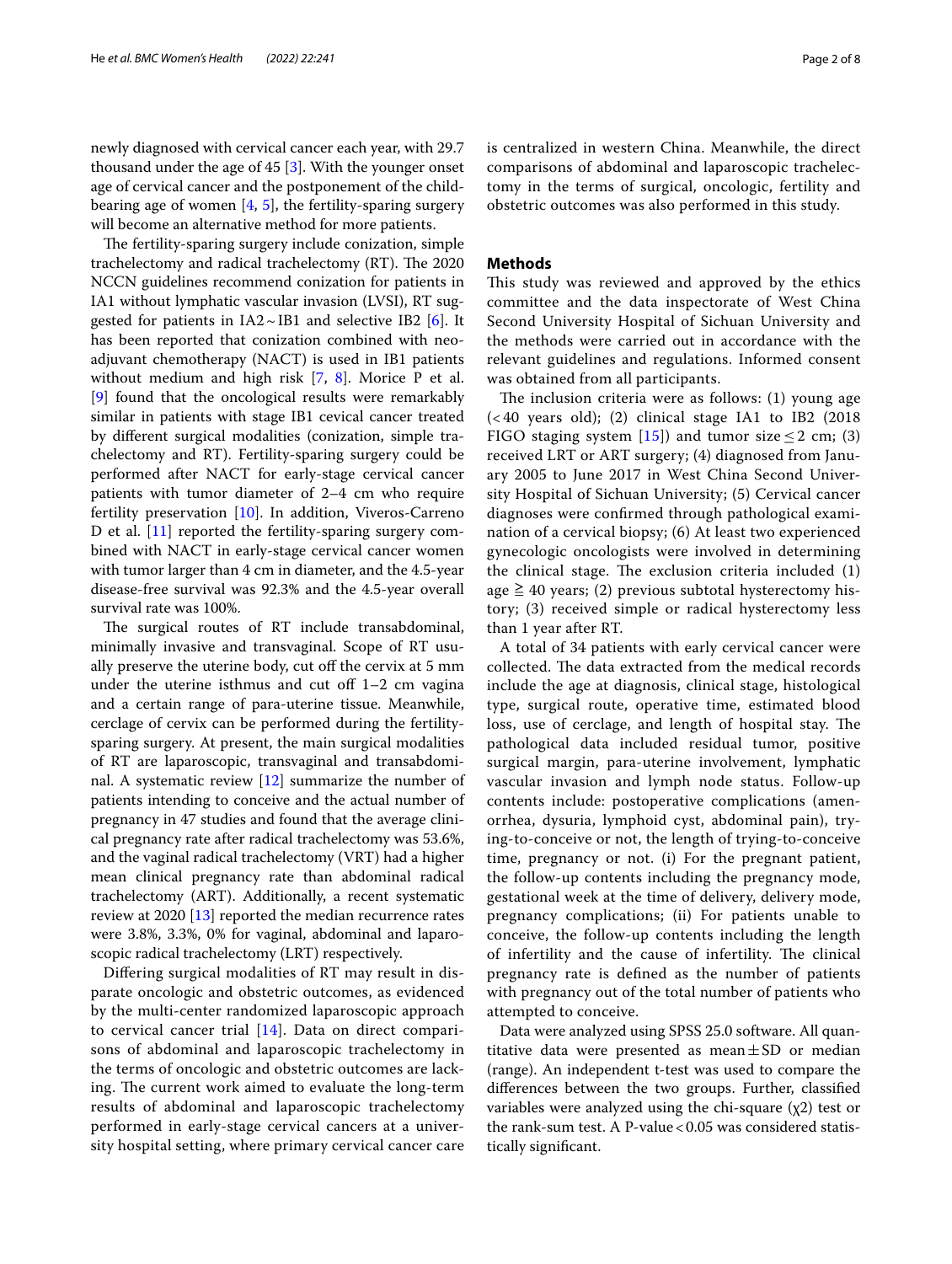# **Results**

# **Patients and basic characteristics**

There were 34 patients with early-stage cervical cancer who underwent LRT or ART in our hospital from January 2005 to June 2017. Among them, one was excluded because the postoperative pathological examination of this patient indicated the metastasis of right pelvic lymph nodes, and she received supplementary radical hysterectomy one month after the LRT. Therefore, a total of 33 patients were included in this study, including 18 patients treated with ART and 15 patients treated with LRT. The basic characteristics of the 33 patients are summarized and listed in Table [1.](#page-2-0) The average age at initial diagnosis was  $30.00 \pm 4.30$  years (range 22–39). Among the 33 patients, most of the patients attempted to conceive, and the rest of them insisted to preserve the uterus and menstrual patterns even though they did not have a strong willingness to conceive. For those patients who just preserve the uterus and menstrual patterns but not to conceive, we mainly follow-up the oncology outcome of them. Meanwhile, some patients' trying-to-conceive time are less than one year, it is not allowed to defne them as infertility.

Of the 33 patients, most of the patients were in IB1 stage, accounting for 78.79%. 5 patients (15.15%) had stage IA1 tumors, 2 patients (6.06%) had stage IA2 tumors. Among the 5 patients with stage IA1 tumors, 2 patients had lymph vascular space invasion (LVSI) by postoperative pathologic examination. 3 patients who were diagnosed with stage IA1 without LVSI were submitted frst to conization and later to RT because of the positive margin after conization. The average age of these patients at diagnosis was  $30.00 \pm 4.30$  (range 22–39). As for the tumor pathological classifcation, most of the patients were diagnosed with the squamous cell carcinoma (SCC), accounted for 72.73%. 6 (18.18%) patients had adenocarcinoma (AC), and 3 (9.09%) patients had adenosquamous carcinoma (ASC). Among the 33 patients who received RT, 18 patients (54.55%) underwent ART and 15 patients (45.45%) underwent LRT. Except for the two IA1 patients, the remaining 31 patients underwent lymphadenectomy. Among the 33 patients, 4 patients received NACT and 4 patients received postoperative chemotherapy. 4 patients received NACT because of their serious complications that needed to be treated before the operation. 1 patient received postoperative chemotherapy due to parametrial lymph node metastasis. 2 patients received postoperative chemotherapy due to deep invasion of cervical stroma, and the fourth patient relapsed two years after the laparoscopic radical

<span id="page-2-0"></span>

|  | Table 1 Basic characteristics of patients with early-stage cervical cancer who underwent ART or LRT |  |  |  |  |  |  |  |
|--|-----------------------------------------------------------------------------------------------------|--|--|--|--|--|--|--|
|--|-----------------------------------------------------------------------------------------------------|--|--|--|--|--|--|--|

|                                     | <b>Total</b><br>$n = 33$ | <b>NED</b><br>$n = 31$ | Recurrence<br>$n = 2$ |
|-------------------------------------|--------------------------|------------------------|-----------------------|
|                                     |                          |                        |                       |
| Age at surgery, mean $\pm$ SD       | $30.00 \pm 4.30$         | $29.97 \pm 4.42$       | $30.50 \pm 2.12$      |
| FIGO stage 2018 (n)                 |                          |                        |                       |
| IA1                                 | 3                        | 3                      | 0                     |
| $IA1 + LVS$                         | 2                        | 2                      | $\mathbf{0}$          |
| IA2                                 | 2                        | 2                      | 0                     |
| IB1                                 | 26                       | 24                     | $\overline{2}$        |
| Histological type (n)               |                          |                        |                       |
| SCC                                 | 24                       | 22                     | 2                     |
| AC                                  | 6                        | 6                      | $\Omega$              |
| <b>ASC</b>                          | 3                        | 3                      | 0                     |
| NACT(n)                             | $\overline{4}$           | 3                      |                       |
| Postoperative chemotherapy (n)      | 4                        | 3                      |                       |
| Pelvic lymph node(s) metastasis (n) | $\mathbf 0$              | $\mathbf{0}$           | 0                     |
| Surgical modality (n)               |                          |                        |                       |
| LRT(n)                              | 15                       | 14                     |                       |
| ART (n)                             | 18                       | 17                     |                       |
| Trying-to-conceive (n)              | 15                       | 15                     |                       |
| Pregnancy (n)                       | 6                        | 6                      | 0                     |
| Infertility (n)                     | 6                        | 6                      | $\Omega$              |
| Follow up (months), median (range)  | 60.00 (7,180)            | 60.00 (7,176)          | 84.50 (24,145)        |
| Death (n)                           |                          | $\mathbf{0}$           |                       |

*AC* adenocarcinoma, *ART* abdominal radical trachelectomy, *ASC* adenosquamous carcinoma, *LRT* laparoscopic radical trachelectomy, *LVSI* lymph vascular space invasion, *NED* no evidence of disease, *SCC* squamous cell carcinoma, *VRT* vaginal radical trachelectomy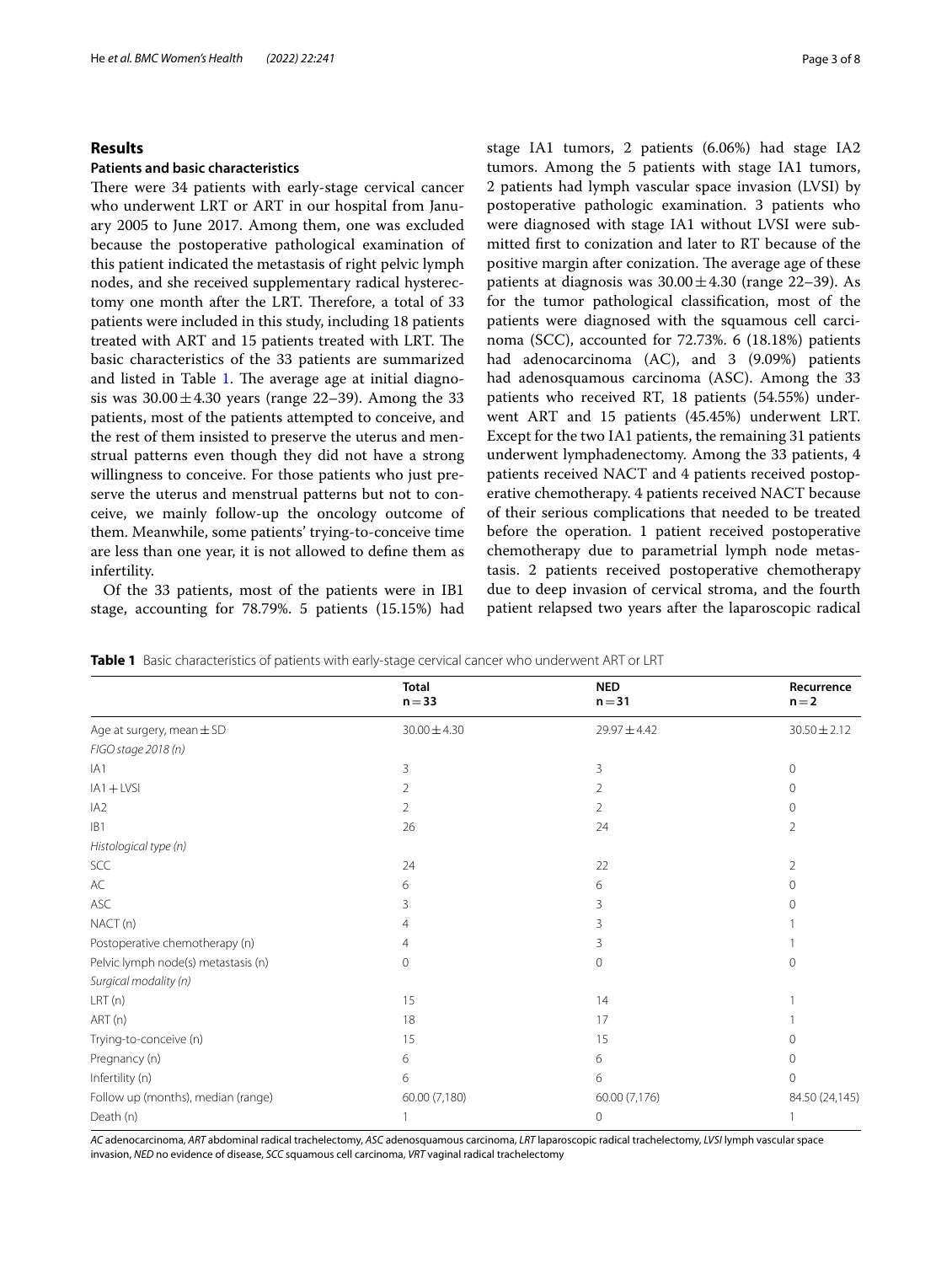trachelectomy, and then she received radical hysterectomy and postoperative concomitant chemo-radiation. None of the 33 patients was treated with radiation therapy at the time of initial treatment. Of the 33 patients, there were 15 (45.45%) patients tried to conceive. Of the 15 patients attempted to conceive, 6 (40.00%) patients were pregnant and 6 (40.00%) patients were infertility. The rest 3 patients prepare for pregnancy less than one year.

# **Oncological outcome**

The mean follow-up time was  $74.67 \pm 55.73$  months. Among the 33 patients, 2 patients (6.06%) developed recurrence, and there are no evidence of disease for the remaining 31 patients till now. One patient died of recurrence, the overall survival rate 96.99% (32/33). Of the two patients who recurred, one patient experienced recurrence 10 years after the surgery. This patient had stage IB1 cervical squamous cell carcinoma at the time of initial diagnosis. She received ART and 2 cycles preoperative combination chemotherapy of platinum and paclitaxel. None of postoperative chemotherapy and radiation therapy was performed. This patient had been trying to conceive but never get pregnant. She was diagnosed with recurrent cervical cancer with distant metastasis and died before receiving salvage treatment 1 years after the recurrence. The another patient who relapsed was treated with LRT and experienced recurrence 2 years after the initial surgery, and then she underwent radical hysterectomy followed by 4 cycles postoperative combination chemotherapy of platinum and paclitaxel. There is no evidence of disease after the second surgery up to now. The postoperative pathological examination indicated that there was one patient with para-uterine lymph node metastasis. This patient should be treated with a

<span id="page-3-0"></span>

concomitant chemo-radiation, but she refused radiotherapy and only received chemotherapy because of her strong desire to preserve fertility. However, this patient showed no evidence of disease after follow-up. Additionally, there were no intra-operative complications. The decreased menstrual is the main complication among these patients and there were no postoperative complications (such as amenorrhea, dysuria, lymphoid cyst and abdominal pain) among the 33 patients.

## **The comparation of ART group and LRT group**

The comparation of the ART group and LRT group is listed in Table [2.](#page-3-0) We compared the operative outcomes of the 2 groups. There is no significant difference in the length of operative time  $(P=0.48)$  between the two surgical modalities As expected, The LRT group had a shorter hospital stay ( $P < 0.05$ ) and less estimated blood loss  $(P<0.05)$  than the ART group, while the clinical pregnancy rate in the ART group was signifcant higher than that in the LRT group ( $P=0.03$ ). Because ART was started earlier than LRT in our institute, ART group has a longer postoperative follow-up time than LRT group  $(P<0.01)$ . Furthermore, there is no significant difference in recurrence rate ( $P=1.00$ ) and survival rate ( $P=1.00$ ) between the two group. And the total recurrence rate is 6.06%. Additionally, postoperative pathological examination indicated that there is no patient with positive surgery margins and residual tumor in both groups.

## **Fertility and obstetric outcomes**

Overall, 15/33 (45.45%) patients have tried to conceive. 6 (40.00%) patients were pregnant and 6 (40.00%) patients were infertility. The remaining 3 patients prepare for pregnancy less than one year. We collected the clinical data of the six pregnant patients and listed in Table [3](#page-4-0).

|                                        | ART ( $n = 18$ )    | LRT $(n=15)$        | P value |
|----------------------------------------|---------------------|---------------------|---------|
| FIGO stage 2018 (n)                    |                     |                     |         |
| IA1                                    |                     | 2                   | 0.38    |
| $IA1 + LVSI$                           | 2                   | $\mathbf 0$         |         |
| IA2                                    | 2                   | $\Omega$            |         |
| IB1                                    | 13                  | 13                  |         |
| Estimated blood loss (ml, $M \pm SD$ ) | $716.67 \pm 308.07$ | $232.00 \pm 149.77$ | < 0.05  |
| Hospital stay (days, $M \pm SD$ )      | $8.50 \pm 2.36$     | $6.20 \pm 2.34$     | < 0.05  |
| Operative time(mins, $M \pm SD$ )      | $299.44 \pm 88.05$  | $316.00 \pm 39.06$  | 0.48    |
| Pregnancy/trying-to-conceive(n/n)      | 3/6                 | 3/9                 | 0.03    |
| Clinical pregnancy rate                | 50.00%              | 33.33%              | 0.03    |
| Follow up (months, $M \pm SD$ )        | $113.56 \pm 46.12$  | $28.00 \pm 15.45$   | < 0.01  |
| Recurrence (n)                         |                     |                     | 1.00    |
| Death (n)                              |                     | 0                   | 1.00    |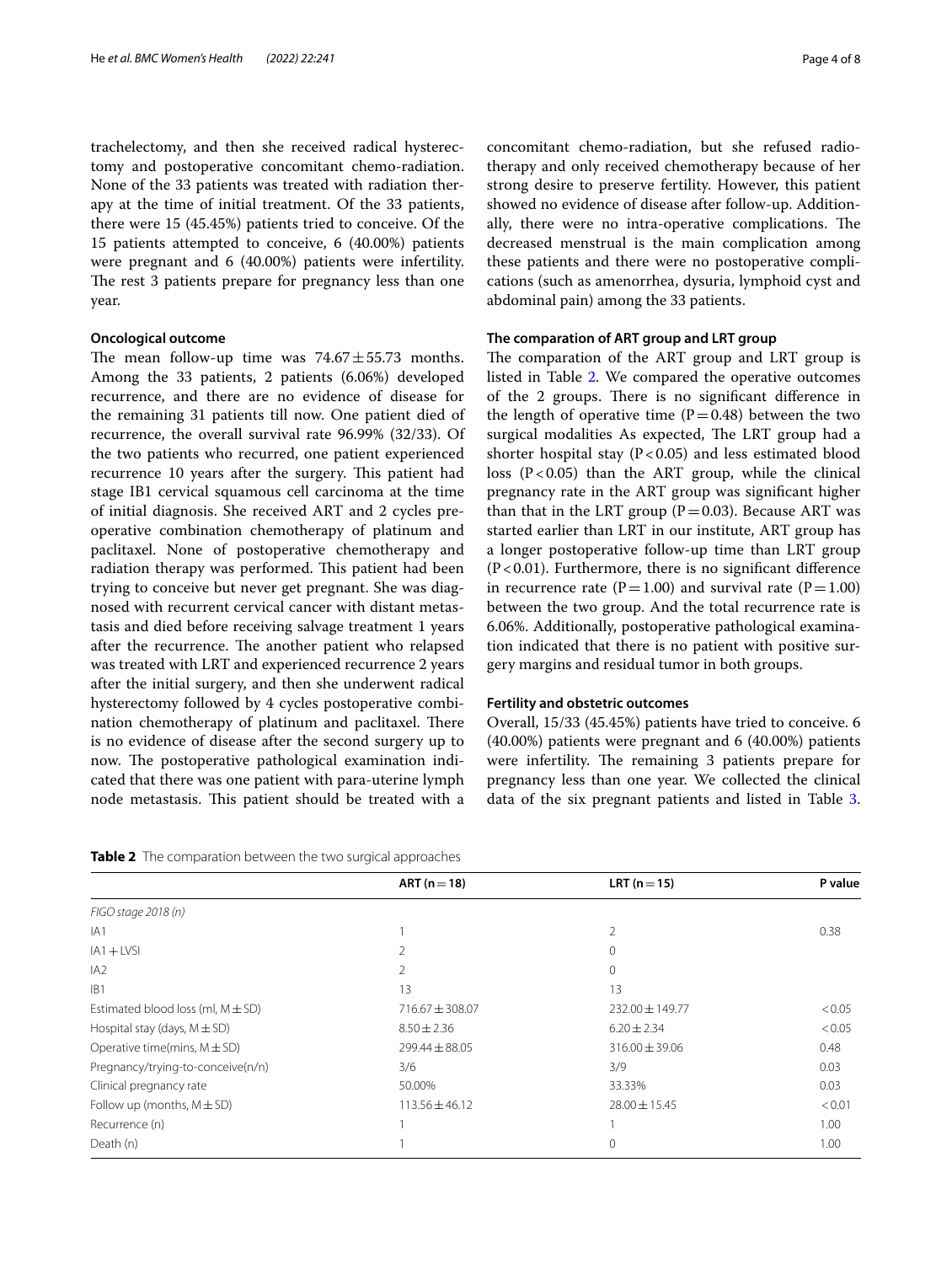| No            | SG | stage           | Surgery route | GA at delivery (w) | <b>Causes of termination</b> | Obstetrical<br>complication | Conception<br>mode | Interval (y) | <b>Newborn</b><br>outcome |
|---------------|----|-----------------|---------------|--------------------|------------------------------|-----------------------------|--------------------|--------------|---------------------------|
|               |    | IA1             | ART           | 39                 | Term delivery                | N/A                         | IVF                | 5            | Good                      |
| $\mathcal{D}$ |    | IB <sub>1</sub> | LRT           | 29                 | PA                           | PA                          | NC.                |              | Good                      |
| 3             |    | IB <sub>1</sub> | ART           | 23w at present     | N/A                          | N/A                         | IVF                | 3            | Good                      |
| 4             |    | IB <sub>1</sub> | LRT           | 15w at present     | N/A                          | N/A                         | NC.                |              | Good                      |
|               |    | IB <sub>1</sub> | ART           | $37 + 4$           | Term delivery                | N/A                         | NC.                | 3            | Good                      |
|               |    |                 |               | 37                 | Term delivery                | N/A                         | <b>NC</b>          |              | Good                      |
| 6             |    | IB <sub>1</sub> | . RT          | $34 + 2$           | TPL                          | TPL                         | N <sub>C</sub>     | 3            | Good                      |

<span id="page-4-0"></span>**Table 3** Characteristics of patients with successful pregnancy

*GA* gestational age, *N/A* not applicable, *NC* natural conception, *PA* placental abruption, *SG* subsequent gravida, *TPL* threatened preterm labor

Two of them are in pregnancy at present and four of them have delivered fve times in total, including two premature labour (one due to placental abruption, the another one due to regular uterine contraction) and three full-term deliveries. All the infants were born alive and with a good outcome after follow-up. 2 (33.33%) of the pregnant patients underwent cerclage during the cervical surgery. Of the seven pregnancies, 2 (28.57%) were from assisted reproduction and the rest 5 (71.43%) were from natural conception. All the pregnancies occurred at the mean interval 3.14 years after the surgery. Furthermore, all those patients delivered by cesarean section and has a good oncological and obstetric outcomes.

#### **Infertility after surgery**

Among the 33 patients who underwent RT, there were 15 patients who attempted to get pregnant. Of the 15 patients, 6 patients were diagnosed with infertility. As for the causes of infertility, there was one patient  $(1/6)$ with cervical stenosis, three patients (3/6) with fallopian tube obstruction, one patient with ovulation disorder (1/6) and the remaining patient with other unknown factor (without systematic infertility examination). Among known causes for infertility, ovulation disorder, cervical stenosis and fallopian tube obstruction were the most frequent ones in patients after RT. Of the 6 patients with failure of pregnancy, one patient had infertility before surgery.

## **Discussion**

Due to the younger onset of cervical cancer and late marriage of contemporary women, many patients with early cervical cancer have not completed childbirth. Therefore, more attention is paid to fertility-sparing surgery. RT has been developed as a fertility-sparing surgery for early-stage cervical cancer. RT was frstly performed by Dargent via vaginal route in 1986 [\[16](#page-6-15)], but commonly referenced of publication was in 1994. Correspondingly, the ART and LRT were reported in 1997 and 2005 respectively. Diferent surgical modalities for the treatment of cervical cancer, however, may lead to diverse oncologic results, as evidenced by the multi-center randomized Laparoscopic Approach to Cervical Cancer trial [\[14](#page-6-13)]. Although the Laparoscopic Approach to Cervical Cancer trial addresses radical hysterectomy, these data provoke the question of whether its results can be extrapolated to any surgical modalities for cervical cancer. Hence, we performed a retrospective review of 33 cases of early-stage cervical cancer diagnosed and treated at a single institution from January 2005 to June 2017 and investigated the oncological and obstetric outcomes of the abdominal and laparoscopic RT. In this study, there is no signifcant diference in postoperative recurrence rate and overall survival rate between the two surgical modalities. However, the ART group had a higher clinical pregnancy rate than LRT group. The total recurrence rate in our study is 6.06% (2/31), which is higher than the median recurrence rate 3.3% reported in a systematic review [[13\]](#page-6-12). We consider this to be acceptable in a retrospective cohort. Furthermore, it is thought to be oncological equal to a radical hysterectomy when the recurrence rates is between 1.8 and 7.0% [[17](#page-6-16)].

The total clinical pregnancy rate in our study is 40% (6/15), which is comparable to that published in a previous research [[18](#page-6-17)]. However, the clinical pregnancy rate is conspicuously lower than that in reported patients who underwent VRT, ART or LRT alone [[12](#page-6-11), [17](#page-6-16), [19](#page-6-18), [20](#page-6-19)]. We consider that the lower clinical pregnancy rate may be related to the shorter follow-up time of patients who underwent LRT (of the 9 non-pregnancy patients in our study, 4 patients underwent surgery after 2018, and all the 4 patients underwent LRT). As we know, the clinical pregnancy rate after RT is affected by many factors. The cervical factors, including cervical stenosis, the length of cervix and the absent cervical mucous, were considered to be the most important causes for infertility in patients treated with RT [[17,](#page-6-16) [21,](#page-6-20) [22\]](#page-7-0). It is widely considered that patients with cervical length less than 1 cm are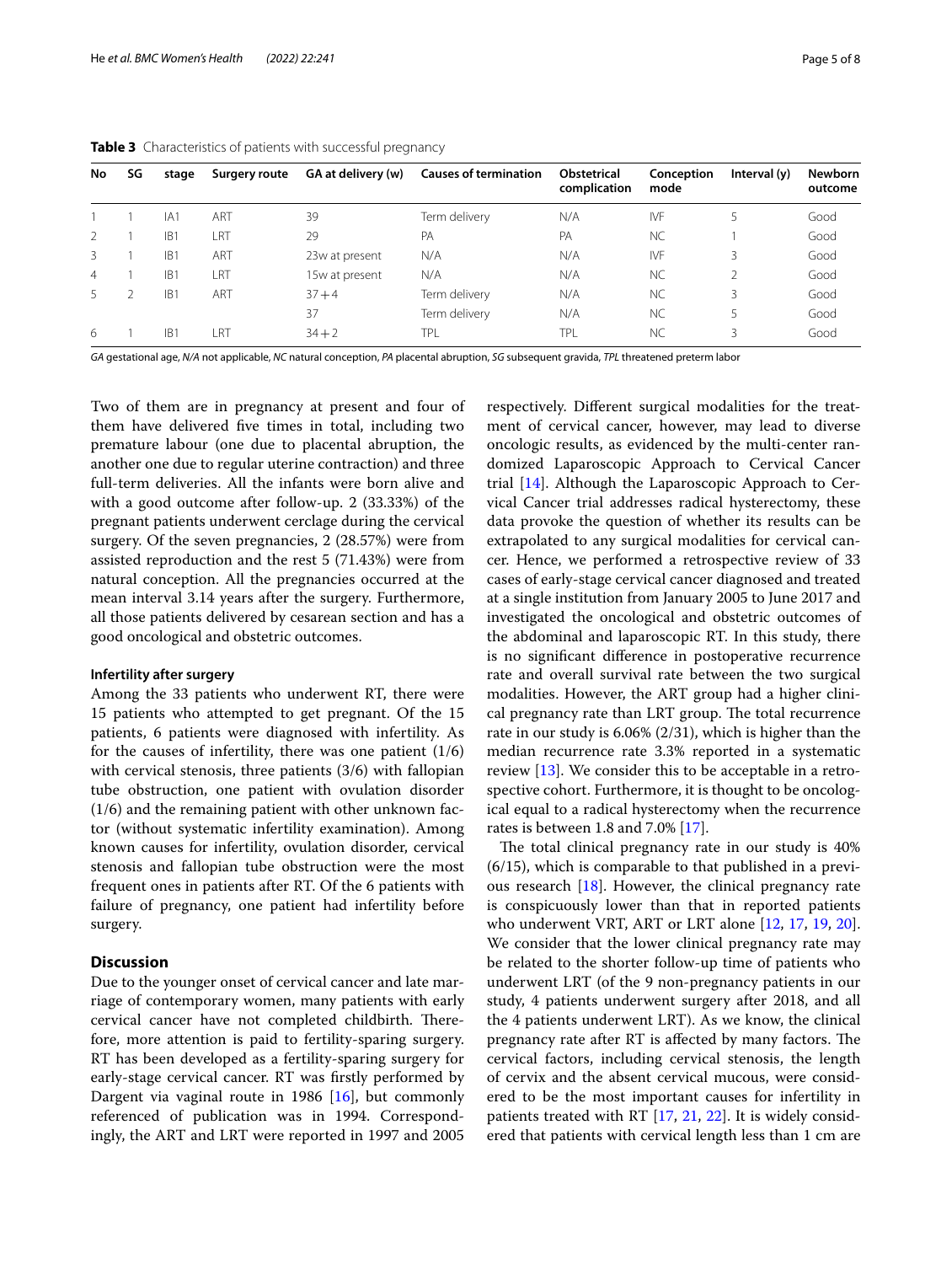more likely to be infertility than patients with cervical length  $\geq$  1 cm [[17\]](#page-6-16). In this study, there was one patient (1/6) with cervical stenosis, three patients (3/6) with fallopian tube obstruction, one patient with ovulation disorder (1/6) and the remaining patient with other unknown factor (this patient did not undergo systematic infertility examination).

The LRT offered a number of advantages such as improved visualization, less blood loss, and faster recovery in our study, which was also proved by previous studies [\[18](#page-6-17), [23,](#page-7-1) [24](#page-7-2)]. In our study, there was no signifcant diference in operative time and histopathologic outcomes between the two surgical approaches. However, the operative time of LRT is reported to be longer when compared to that of ART in other study [\[23\]](#page-7-1). As laparoscopic radical trachelectomy requires refned skills, the laparoscopic approach may increase the difficulty of the operation and increase the operation time when it is not performed skillfully. As for the fertility outcome of the two surgical modalities, the higher pregnancy rate was observed in ART group when compared with the LRT group [\[13,](#page-6-12) [18\]](#page-6-17). Nevertheless, the pregnancy rate of the robot-assisted ART can reach to 81% [[17\]](#page-6-16), which is comparable to that of VRT. Hence, the relatively lower pregnancy rate in LRT group may be related to the shorter follow-up time.

The total recurrence rate of RT is at a low level. In previous studies, the median recurrence rate was reported to be 3.3% (range 0–25%) after a median follow-up of 48 months (range  $2-202$  months) [\[13](#page-6-12)]. In most of studies on LRT, the recurrent rate was 0%—4% in each reported article [\[17](#page-6-16), [18,](#page-6-17) [20,](#page-6-19) [23](#page-7-1), [24](#page-7-2)], which may be related to the short follow-up time. Park J Y et al. [[25\]](#page-7-3) reported 9 (9/79) recurrent cases after a median follow-up time of 44 months in patients treated with LRT and concluded that the tumor size greater than 2 cm and a depth of stromal invasion greater than 50% were the main risk factors for recurrence. In this study, 2 patients (1 abdominal/1 laparoscopic)) developed recurrence, and the the total recurrence rate of RT was 6.06%. Additionally, there is no signifcant diference in postoperative recurrence rate and overall survival rate between the two surgical modalities. However, Ramirez et al. [\[14\]](#page-6-13) reported a multicenter, prospective randomized controlled study of minimally invasive manual surgery for cervical cancer, and pointed out that minimally invasive treatment of cervical cancer has lower disease-free survival and overall survival when compared with laparotomy. Nevertheless, this study has limitations. The minimally invasive arm was heavily weighted toward laparoscopic surgery in this study, which may not refect the current practices. Furthermore, it was a multinational and multicenter study with different surgical skills. Therefore, further studies are needed to determine whether minimally invasive surgery afects oncological outcomes in patients with early-stage cervical cancer. Although, long-term benefts of performing laparoscopic fertility-sparing radical trachelectomy remain to be delineated, women with early-stage cervical cancer could be ofered a minimally invasive surgical modality when undergoing radical trachelectomy.

RT has been reported to be a feasible treatment for patients with tumors  $\leq 2$  cm in most studies. However, Fertility-sparing surgery has been controversial for earlystage cervical cancer patients with tumors larger than 2 cm. NACT could reduce the tumor volume and may efectively inhibit the micrometastases of paracervical tissue and pelvic lymph nodes  $[26, 27]$  $[26, 27]$  $[26, 27]$  $[26, 27]$ . Therefore, it has been reported that NACT combined with conization is used for early-stage cervical cancer patients with tumors less than 2 cm in diameter [\[7,](#page-6-6) [28](#page-7-6)] and NACT combined with RT surgery for early-stage cervical cancer patients whose tumors larger than 2 cm in diameter [[10,](#page-6-9) [11,](#page-6-10) [29](#page-7-7)]. Viveros-Carreno D et al.  $[11]$  $[11]$  even reported the fertility-sparing surgery combined with NACT was used in early-stage cervical cancer women with tumors larger than 4 cm in diameter, and the 4.5-year disease-free survival was 92.3% and the 4.5-year overall survival rate was 100%. In our study, there were four patients who received NACT, and the reason why the four patients received NACT was that these patients required delayed surgery because of the serious complications that needed to be treated before the operation.

The limitations of this study lie within its retrospective nature, the small number of patients and the lack of randomization. In addition, four patients received NACT due to delayed surgery and one patient with parauterine lymph node metastasis received only postoperative chemotherapy, which may lead to the bias of this study. Furthermore, a longer follow-up is needed to further evaluate the clinical pregnancy rate and oncological outcome. Nonetheless, we believe this study should be useful for patients with early-stage cervical cancer as well as gynecologists considering RT.

# **Conclusions**

In summary, despite a small cohort of patients, this study suggests the feasibility of laparoscopic fertility-sparing radical trachelectomy in appropriately selected women with early-stage cervical cancer. In keeping with fndings in the current literature, our study supports the conclusion that the total recurrence rate of RT is at a low level. The total clinical pregnancy rate in this study is 40% (6/15), which is also comparable to that published in current literature. The laparoscopic surgery approach resulted in less blood loss and decreased length of postoperative hospital stay when compared to the laparotomy approach. Furthermore, there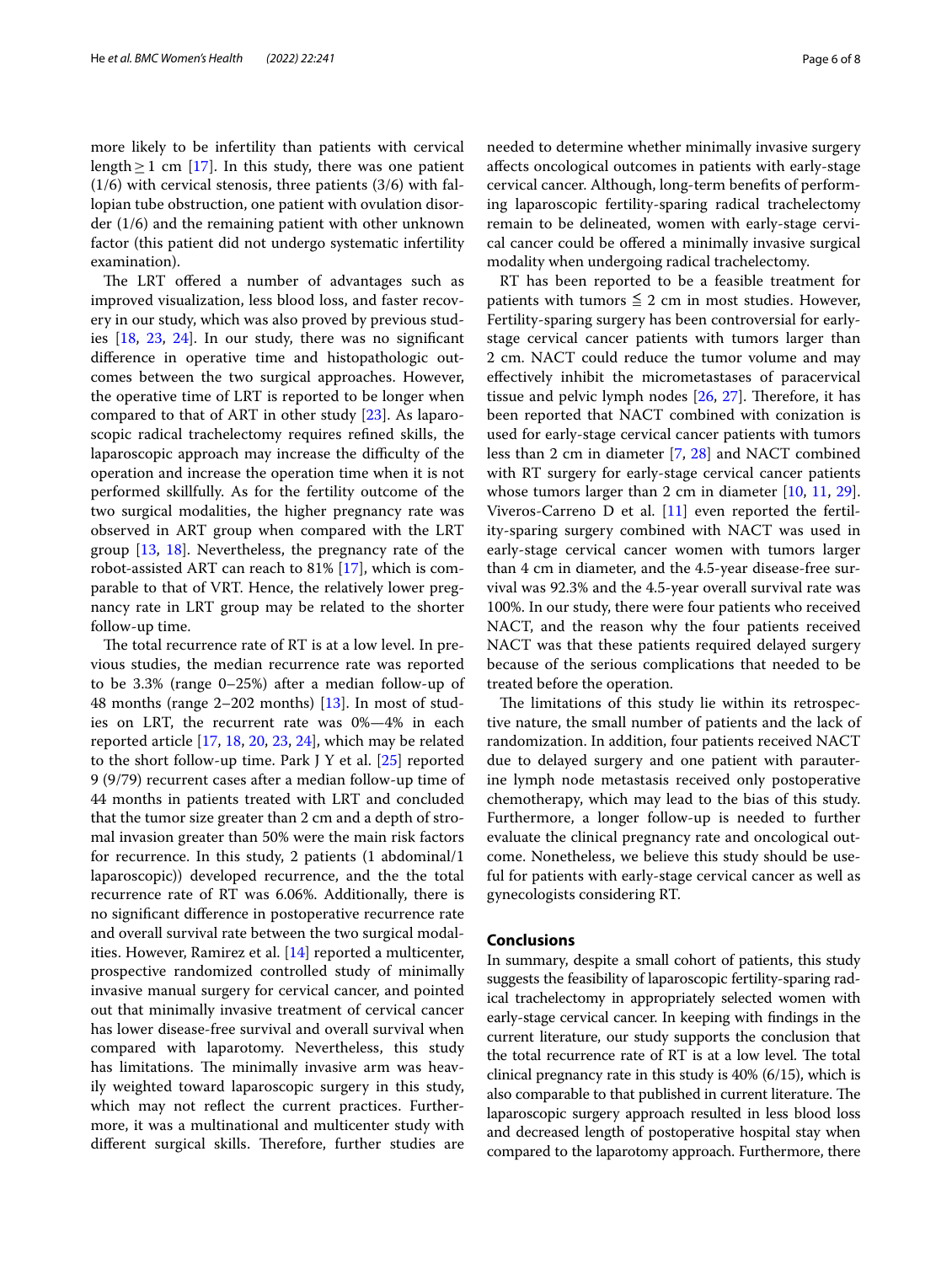was no diference in histopathologic outcomes and operative time among patients undergoing laparoscopic radical trachelectomy when compared to laparotomy. Additionally, there was no statistically signifcant diference in oncological outcomes between the two surgical modalities, The clinical pregnancy rate in the ART group was signifcant higher than that in the LRT group, however, the lower clinical pregnancy rate in the LRT group may be related to the shorter follow-up time of patients who underwent LRT. Base on these fndings, this study could supports the safety of RT via a laparoscopic surgery approach. This study is only a retrospective analysis in a single institution but could be helpful for patients with early-stage cervical cancer as well as gynecologists considering RT. In the future, a multi-center large-sample randomized controlled clinical trial is needed to evaluate the role of fertility-sparing techniques in young patients with early-stage cervical cancer.

#### **Abbreviations**

RT: Radical trachelectomy; ART: Abdominal radical trachelectomy; LRT: Laparoscopic radical trachelectomy; VRT: Vaginal radical trachelectomy.

#### **Acknowledgements**

The authors thank the patients for agreeing to participate in their report and for providing their detailed medical history.

#### **Author contributions**

ZH: Data collection, Data analysis, Manuscript writing. CB: Data collection. CX: Data analysis, Manuscript writing, Manuscript editing. All authors read and approved the fnal manuscript.

#### **Funding**

No funding.

#### **Availability of data and materials**

The datasets used and/or analysed during the current study available from the corresponding author on reasonable request.

#### **Declarations**

#### **Ethics approval and consent to participate**

This study was reviewed and approved by the ethics committee and the data inspectorate of West China Second University Hospital of Sichuan University. All methods were carried out in accordance with relevant guidelines and regulations. All experimental protocols were approved by the ethics committee and the data inspectorate of West China Second University Hospital of Sichuan University. Informed consent was obtained from all subjects and/or their legal guardian(s).

#### **Consent for publication**

Not applicable.

#### **Competing interests**

The authors declare no confict of interest/competing interests in publishing the present manuscript.

#### **Author details**

<sup>1</sup> Department of Gynecology and Obstetrics, West China Second University Hospital, Sichuan University, Chengdu, Sichuan Province, People's Republic of China. <sup>2</sup> Key Laboratory of Birth Defects and Related Diseases of Women and Children, Ministry of Education, Chengdu, Sichuan Province, People's Republic of China.

Received: 21 September 2021 Accepted: 10 June 2022<br>Published online: 18 June 2022

#### **References**

- <span id="page-6-0"></span>Bray F, Ferlay J, Soerjomataram I, et al. Global cancer statistics 2018: GLO-BOCAN estimates of incidence and mortality worldwide for 36 cancers in 185 countries. CA Cancer J Clin. 2018;68(6):394–424.
- <span id="page-6-1"></span>2. U.S. Cancer Statistics Working Group. U.S. Cancer Statistics: Data Visualizations Tool. Based on November 2018 submission data (1999–2016). Atlanta, GA: U.S. Department of Health and Human Services, Centers for Disease Control and Prevention and National Cancer Institute.
- <span id="page-6-2"></span>3. Chen W, Zheng R, Baade PD, et al. Cancer statistics in China, 2015. CA Cancer J Clin. 2016;66(2):115–32.
- <span id="page-6-3"></span>4. Liu P. Big data evaluation of cervical cancer clinical epidemiology in mainland china for 13 years. Chin J Pract Gynecol Obstetr. 2018;34(01):41–5 (**(In Chinese)**).
- <span id="page-6-4"></span>5. Cheng ZW, Yang YL, Jia XC, et al. Analysis of Chinese population fertility trend based on age-period-cohort model. J Zhengzhou Univ Med Sci. 2018;53(03):299–303 (**(In Chinese)**).
- <span id="page-6-5"></span>6. Abu-Rustum NR, Yashar CM, Bean S, et al. NCCN guidelines insights: cervical cancer, version 1.2020. J Natl Compr Canc Netw. 2020;18(6):660–6.
- <span id="page-6-6"></span>7. Tomao F, Corrado G, Peccatori FA, et al. Fertility-sparing options in young women with cervical cancer. Curr Treat Options Oncol. 2016;17(1):5.
- <span id="page-6-7"></span>8. Tomao F, Maruccio M, Preti EP, et al. Conization in early stage cervical cancer: pattern of recurrence in a 10-year single-institution experience. Int J Gynecol Cancer. 2017;27(5):1001–8.
- <span id="page-6-8"></span>9. Morice P, Maulard A, Scherier S, Sanson C, et al. Oncologic results of fertility sparing surgery of cervical cancer: an updated systematic review. Gynecol Oncol. 2022;165(1):169–83.
- <span id="page-6-9"></span>10. Plante M, van Trommel N, Lheureux S, et al. FIGO 2018 stage IB2 (2-4 cm) cervical cancer treated with neo-adjuvant chemotherapy followed by fertility sparing surgery (CONTESSA); neo-adjuvant chemotherapy and conservative surgery in cervical cancer to preserve fertility (NEOCON-F). A PMHC, DGOG, GCIG/CCRN and multicenter study. Int J Gynecol Cancer. 2019;29(5):969–75.
- <span id="page-6-10"></span>11. Viveros-Carreno D, Rodriguez J, Rendon Pereira GJ, et al. Fertility-sparing surgery after neo-adjuvant chemotherapy in women with cervical cancer larger than 4 cm: a systematic review. Int J Gynecol Cancer. 2022;32(4):486–93.
- <span id="page-6-11"></span>12. Nezhat C, Roman RA, Rambhatla A, et al. Reproductive and oncologic outcomes after fertility-sparing surgery for early stage cervical cancer: a systematic review. Fertil Steril. 2020;113(4):685–703.
- <span id="page-6-12"></span>13. Smith ES, Moon AS, O'Hanlon R, et al. Radical trachelectomy for the treatment of early-stage cervical cancer: A systematic review. Obstet Gynecol. 2020;136(3):533–42.
- <span id="page-6-13"></span>14. Ramirez PT, Frumovitz M, Pareja R, et al. Minimally invasive versus abdominal radical hysterectomy for cervical cancer. N Engl J Med. 2018;379(20):1895–904.
- <span id="page-6-14"></span>15. Bhatla N, Aoki D, Sharma DN, et al. Cancer of the cervix uteri. Int J Gynecol Obstet. 2018;143:22–36.
- <span id="page-6-15"></span>16. Dargent D, Martin X, Sacchetoni A, et al. Laparoscopic vaginal radical trachelectomy: a treatment to preserve the fertility of cervical carcinoma patients. Cancer. 2000;88(8):1877–82.
- <span id="page-6-16"></span>17. Johansen G, Lonnerfors C, Falconer H, et al. Reproductive and oncologic outcome following robot-assisted laparoscopic radical trachelectomy for early stage cervical cancer. Gynecol Oncol. 2016;141(1):160–5.
- <span id="page-6-17"></span>18. Vieira MA, Rendon GJ, Munsell M, et al. Radical trachelectomy in earlystage cervical cancer: a comparison of laparotomy and minimally invasive surgery. Gynecol Oncol. 2015;138(3):585–9.
- <span id="page-6-18"></span>19. Zusterzeel PL, Pol FJ, van Ham M, et al. Vaginal radical trachelectomy for early-stage cervical cancer: increased recurrence risk for adenocarcinoma. Int J Gynecol Cancer. 2016;26(7):1293–9.
- <span id="page-6-19"></span>20. Ebisawa K, Takano M, Fukuda M, et al. Obstetric outcomes of patients undergoing total laparoscopic radical trachelectomy for early stage cervical cancer. Gynecol Oncol. 2013;131(1):83–6.
- <span id="page-6-20"></span>21. Li J, Li Z, Wang H, et al. Radical abdominal trachelectomy for cervical malignancies: surgical, oncological and fertility outcomes in 62 patients. Gynecol Oncol. 2011;121(3):565–70.